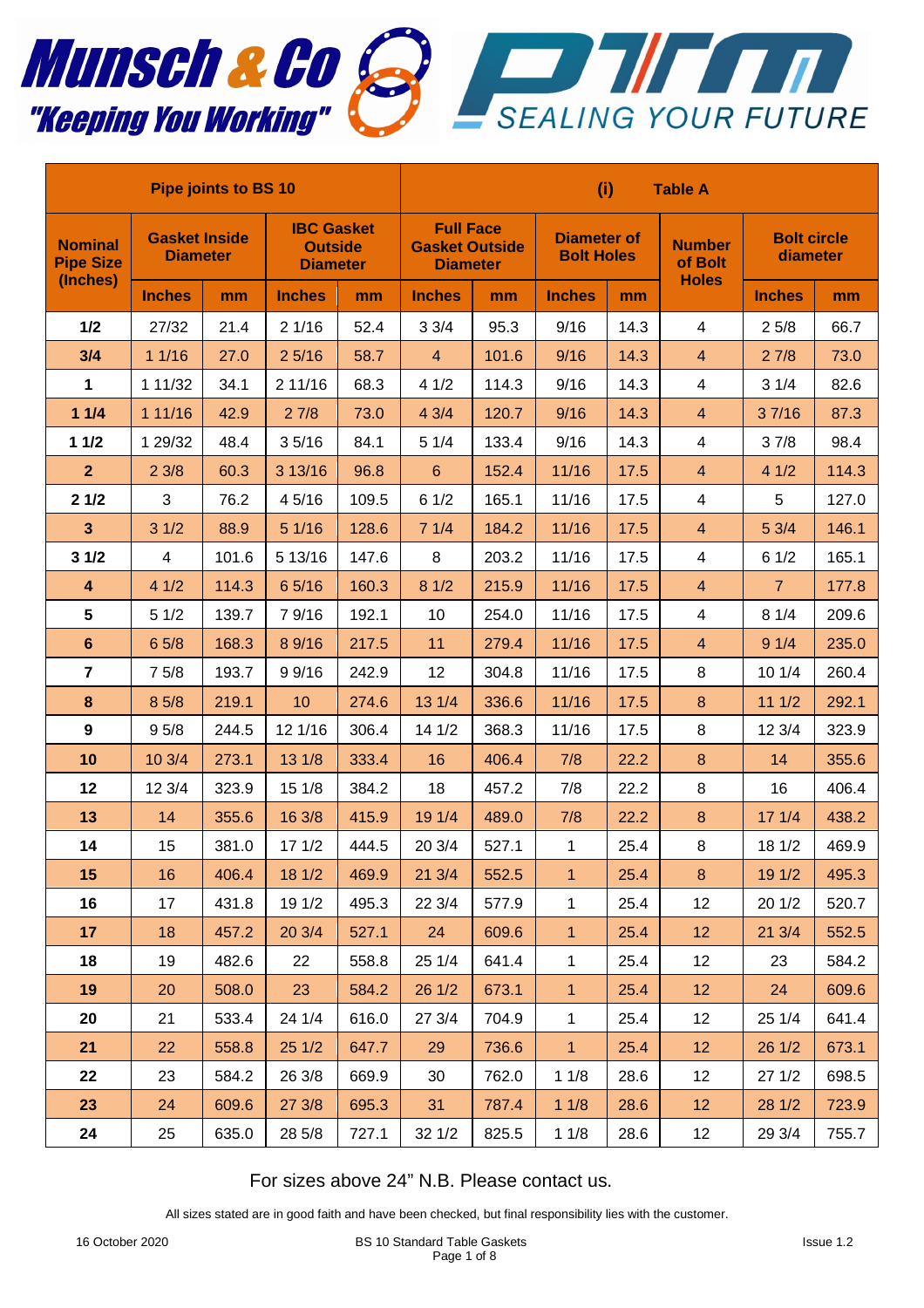



|                                    | <b>Pipe joints to BS 10</b>             |       |                                                        |       |                                                              | (ii)<br><b>Table D</b> |                                         |      |                          |                                |       |  |  |  |
|------------------------------------|-----------------------------------------|-------|--------------------------------------------------------|-------|--------------------------------------------------------------|------------------------|-----------------------------------------|------|--------------------------|--------------------------------|-------|--|--|--|
| <b>Nominal</b><br><b>Pipe Size</b> | <b>Gasket Inside</b><br><b>Diameter</b> |       | <b>IBC Gasket</b><br><b>Outside</b><br><b>Diameter</b> |       | <b>Full Face</b><br><b>Gasket Outside</b><br><b>Diameter</b> |                        | <b>Diameter of</b><br><b>Bolt Holes</b> |      | <b>Number</b><br>of Bolt | <b>Bolt circle</b><br>diameter |       |  |  |  |
| (Inches)                           | <b>Inches</b>                           | mm    | <b>Inches</b>                                          | mm    | <b>Inches</b>                                                | mm                     | <b>Inches</b>                           | mm   | <b>Holes</b>             | <b>Inches</b>                  | mm    |  |  |  |
| 1/2                                | 27/32                                   | 21.4  | 21/16                                                  | 52.4  | 33/4                                                         | 95.3                   | 9/16                                    | 14.3 | $\overline{4}$           | 25/8                           | 66.7  |  |  |  |
| 3/4                                | 11/16                                   | 27.0  | 25/16                                                  | 58.7  | $\overline{4}$                                               | 101.6                  | 9/16                                    | 14.3 | $\overline{4}$           | 27/8                           | 73.0  |  |  |  |
| $\mathbf 1$                        | 1 11/32                                 | 34.1  | 211/16                                                 | 68.3  | 41/2                                                         | 114.3                  | 9/16                                    | 14.3 | $\overline{4}$           | 31/4                           | 82.6  |  |  |  |
| 11/4                               | 1 11/16                                 | 42.9  | 27/8                                                   | 73.0  | 43/4                                                         | 120.7                  | 9/16                                    | 14.3 | $\overline{4}$           | 37/16                          | 87.3  |  |  |  |
| 11/2                               | 1 29/32                                 | 48.4  | 35/16                                                  | 84.1  | 51/4                                                         | 133.4                  | 9/16                                    | 14.3 | $\overline{4}$           | 37/8                           | 98.4  |  |  |  |
| $\overline{2}$                     | 23/8                                    | 60.3  | 3 13/16                                                | 96.8  | $6\phantom{1}6$                                              | 152.4                  | 11/16                                   | 17.5 | $\overline{4}$           | 41/2                           | 114.3 |  |  |  |
| 21/2                               | 3                                       | 76.2  | 4 5/16                                                 | 109.5 | 61/2                                                         | 165.1                  | 11/16                                   | 17.5 | 4                        | 5                              | 127.0 |  |  |  |
| $\mathbf{3}$                       | 31/2                                    | 88.9  | 51/16                                                  | 128.6 | 71/4                                                         | 184.2                  | 11/16                                   | 17.5 | $\overline{\mathbf{4}}$  | 53/4                           | 146.1 |  |  |  |
| 31/2                               | 4                                       | 101.6 | 5 13/16                                                | 147.6 | 8                                                            | 203.2                  | 11/16                                   | 17.5 | 4                        | 61/2                           | 165.1 |  |  |  |
| $\boldsymbol{4}$                   | 41/2                                    | 114.3 | 6 5/16                                                 | 160.3 | 81/2                                                         | 215.9                  | 11/16                                   | 17.5 | $\overline{4}$           | $\overline{7}$                 | 177.8 |  |  |  |
| 5                                  | 51/2                                    | 139.7 | 7 9/16                                                 | 192.1 | 10                                                           | 254.0                  | 11/16                                   | 17.5 | 8                        | 81/4                           | 209.6 |  |  |  |
| $\bf 6$                            | 6 5/8                                   | 168.3 | 8 9/16                                                 | 217.5 | 11                                                           | 279.4                  | 11/16                                   | 17.5 | $\bf 8$                  | 91/4                           | 235.0 |  |  |  |
| $\overline{7}$                     | 75/8                                    | 193.7 | 9 9/16                                                 | 242.9 | 12                                                           | 304.8                  | 11/16                                   | 17.5 | 8                        | 10 1/4                         | 260.4 |  |  |  |
| $\pmb{8}$                          | 8 5/8                                   | 219.1 | 10                                                     | 274.6 | 13 1/4                                                       | 336.6                  | 11/16                                   | 17.5 | $\bf{8}$                 | 111/2                          | 292.1 |  |  |  |
| $\boldsymbol{9}$                   | 95/8                                    | 244.5 | 12 1/16                                                | 306.4 | 141/2                                                        | 368.3                  | 11/16                                   | 17.5 | $\,8\,$                  | 12 3/4                         | 323.9 |  |  |  |
| 10                                 | 10 3/4                                  | 273.1 | 13 1/8                                                 | 333.4 | 16                                                           | 406.4                  | 7/8                                     | 22.2 | $\bf 8$                  | 14                             | 355.6 |  |  |  |
| 12                                 | 12 3/4                                  | 323.9 | 15 1/8                                                 | 384.2 | 18                                                           | 457.2                  | 7/8                                     | 22.2 | 12                       | 16                             | 406.4 |  |  |  |
| 13                                 | 14                                      | 355.6 | 16 3/8                                                 | 415.9 | 19 1/4                                                       | 489.0                  | 7/8                                     | 22.2 | 12                       | 17 1/4                         | 438.2 |  |  |  |
| 14                                 | 15                                      | 381.0 | 171/2                                                  | 444.5 | 20 3/4                                                       | 527.1                  | 1                                       | 25.4 | 12                       | 18 1/2                         | 469.9 |  |  |  |
| 15                                 | 16                                      | 406.4 | 18 1/2                                                 | 469.9 | 21 3/4                                                       | 552.5                  | 1                                       | 25.4 | 12                       | 19 1/2                         | 495.3 |  |  |  |
| 16                                 | 17                                      | 431.8 | 19 1/2                                                 | 495.3 | 22 3/4                                                       | 577.9                  | $\mathbf{1}$                            | 25.4 | 12                       | 20 1/2                         | 520.7 |  |  |  |
| 17 <sub>2</sub>                    | 18                                      | 457.2 | 20 3/4                                                 | 527.1 | 24                                                           | 609.6                  | $\mathbf{1}$                            | 25.4 | 12                       | 21 3/4                         | 552.5 |  |  |  |
| 18                                 | 19                                      | 482.6 | 22                                                     | 558.8 | 25 1/4                                                       | 641.4                  | $\mathbf{1}$                            | 25.4 | 12                       | 23                             | 584.2 |  |  |  |
| 19                                 | 20                                      | 508.0 | 23                                                     | 584.2 | 26 1/2                                                       | 673.1                  | $\overline{1}$                          | 25.4 | 12                       | 24                             | 609.6 |  |  |  |
| 20                                 | 21                                      | 533.4 | 24 1/4                                                 | 616.0 | 27 3/4                                                       | 704.9                  | $\mathbf 1$                             | 25.4 | 16                       | 25 1/4                         | 641.4 |  |  |  |
| 21                                 | 22                                      | 558.8 | 251/2                                                  | 647.7 | 29                                                           | 736.6                  | 1                                       | 25.4 | 16                       | 26 1/2                         | 673.1 |  |  |  |
| 22                                 | 23                                      | 584.2 | 26 3/8                                                 | 669.9 | 30                                                           | 762.0                  | 11/8                                    | 28.6 | 16                       | 271/2                          | 698.5 |  |  |  |
| 23                                 | 24                                      | 609.6 | 27 3/8                                                 | 695.3 | 31                                                           | 787.4                  | 11/8                                    | 28.6 | 16                       | 28 1/2                         | 723.9 |  |  |  |
| 24                                 | 25                                      | 635.0 | 28 5/8                                                 | 727.1 | 32 1/2                                                       | 825.5                  | 11/8                                    | 28.6 | 16                       | 29 3/4                         | 755.7 |  |  |  |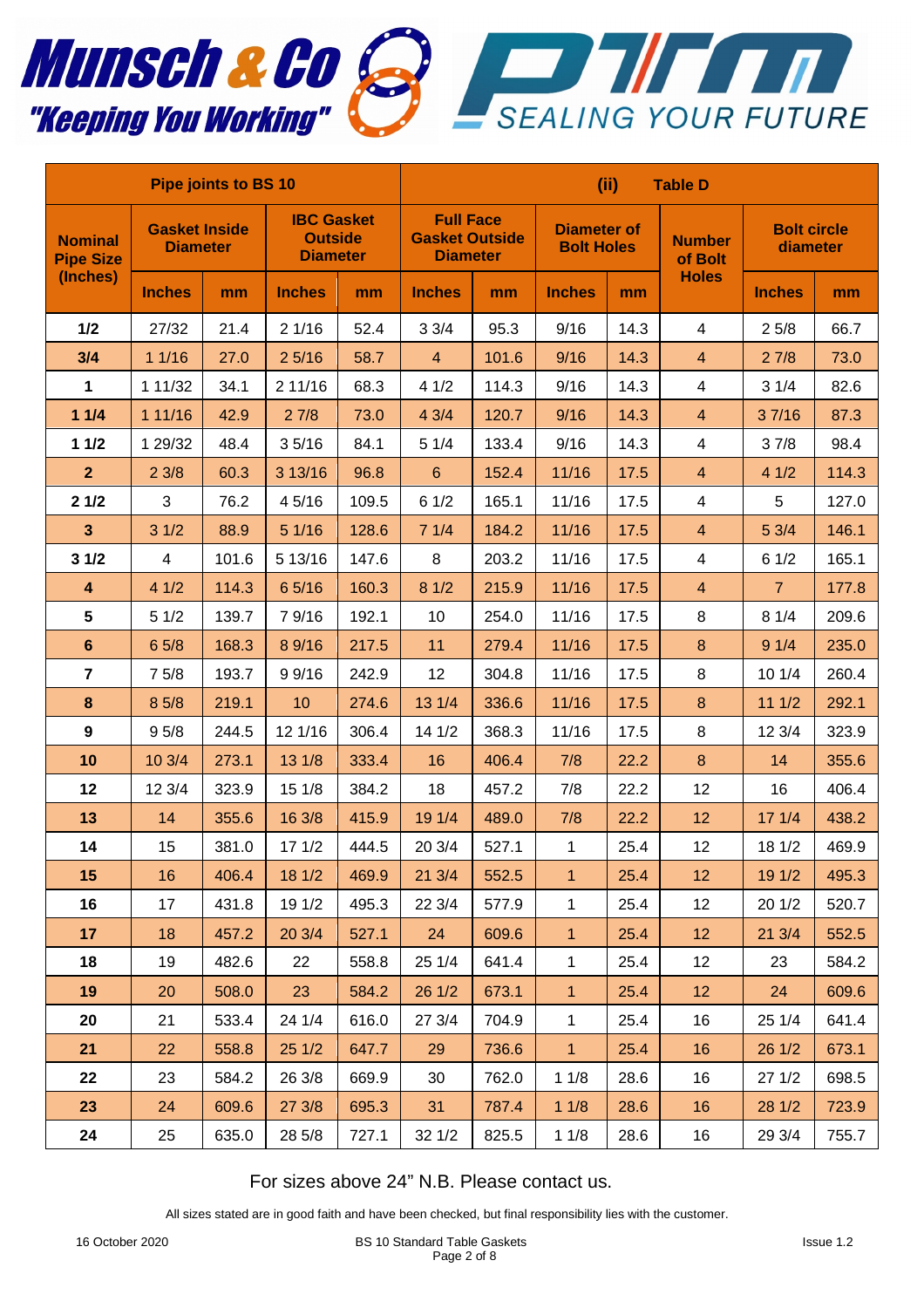



|                                                | <b>Pipe joints to BS 10</b>             |       |               |                                                        |                | (iii)<br><b>Table E</b>                                      |                |                                         |                                          |                                |       |  |  |  |
|------------------------------------------------|-----------------------------------------|-------|---------------|--------------------------------------------------------|----------------|--------------------------------------------------------------|----------------|-----------------------------------------|------------------------------------------|--------------------------------|-------|--|--|--|
| <b>Nominal</b><br><b>Pipe Size</b><br>(Inches) | <b>Gasket Inside</b><br><b>Diameter</b> |       |               | <b>IBC Gasket</b><br><b>Outside</b><br><b>Diameter</b> |                | <b>Full Face</b><br><b>Gasket Outside</b><br><b>Diameter</b> |                | <b>Diameter of</b><br><b>Bolt Holes</b> | <b>Number</b><br>of Bolt<br><b>Holes</b> | <b>Bolt circle</b><br>diameter |       |  |  |  |
|                                                | <b>Inches</b>                           | mm    | <b>Inches</b> | mm                                                     | <b>Inches</b>  | mm                                                           | <b>Inches</b>  | mm                                      |                                          | <b>Inches</b>                  | mm    |  |  |  |
| 1/2                                            | 27/32                                   | 21.4  | 21/16         | 52.4                                                   | 33/4           | 95.3                                                         | 9/16           | 14.3                                    | $\overline{4}$                           | 25/8                           | 66.7  |  |  |  |
| 3/4                                            | 11/16                                   | 27.0  | 25/16         | 58.7                                                   | $\overline{4}$ | 101.6                                                        | 9/16           | 14.3                                    | $\overline{4}$                           | 27/8                           | 73.0  |  |  |  |
| 1                                              | 1 11/32                                 | 34.1  | 211/16        | 68.3                                                   | 41/2           | 114.3                                                        | 9/16           | 14.3                                    | $\overline{4}$                           | 31/4                           | 82.6  |  |  |  |
| 11/4                                           | 111/16                                  | 42.9  | 27/8          | 73.0                                                   | 43/4           | 120.7                                                        | 9/16           | 14.3                                    | $\overline{4}$                           | 37/16                          | 87.3  |  |  |  |
| 11/2                                           | 1 29/32                                 | 48.4  | 35/16         | 84.1                                                   | 51/4           | 133.4                                                        | 9/16           | 14.3                                    | 4                                        | 37/8                           | 98.4  |  |  |  |
| $\overline{2}$                                 | 23/8                                    | 60.3  | 3 13/16       | 96.8                                                   | $6\phantom{1}$ | 152.4                                                        | 11/16          | 17.5                                    | $\overline{4}$                           | 41/2                           | 114.3 |  |  |  |
| 21/2                                           | 3                                       | 76.2  | 45/16         | 109.5                                                  | 61/2           | 165.1                                                        | 11/16          | 17.5                                    | 4                                        | 5                              | 127.0 |  |  |  |
| $\overline{\mathbf{3}}$                        | 31/2                                    | 88.9  | 51/16         | 128.6                                                  | 71/4           | 184.2                                                        | 11/16          | 17.5                                    | $\overline{4}$                           | 53/4                           | 146.1 |  |  |  |
| 31/2                                           | $\overline{\mathbf{4}}$                 | 101.6 | 5 13/16       | 147.6                                                  | 8              | 203.2                                                        | 11/16          | 17.5                                    | 8                                        | 61/2                           | 165.1 |  |  |  |
| 4                                              | 41/2                                    | 114.3 | 6 5/16        | 160.3                                                  | 81/2           | 215.9                                                        | 11/16          | 17.5                                    | $\bf 8$                                  | $\overline{7}$                 | 177.8 |  |  |  |
| 5                                              | 51/2                                    | 139.7 | 79/16         | 192.1                                                  | 10             | 254.0                                                        | 11/16          | 17.5                                    | $\,8\,$                                  | 81/4                           | 209.6 |  |  |  |
| $6\phantom{a}$                                 | 65/8                                    | 168.3 | 8 3/8         | 212.7                                                  | 11             | 279.4                                                        | 7/8            | 22.2                                    | $\boldsymbol{8}$                         | 91/4                           | 235.0 |  |  |  |
| $\overline{7}$                                 | 75/8                                    | 193.7 | 93/8          | 238.1                                                  | 12             | 304.8                                                        | 7/8            | 22.2                                    | 8                                        | 10 1/4                         | 260.4 |  |  |  |
| $\pmb{8}$                                      | 8 5/8                                   | 219.1 | 10 5/8        | 269.9                                                  | 13 1/4         | 336.6                                                        | 7/8            | 22.2                                    | $\boldsymbol{8}$                         | 111/2                          | 292.1 |  |  |  |
| 9                                              | 95/8                                    | 244.5 | 11 7/8        | 301.6                                                  | 14 1/2         | 368.3                                                        | 7/8            | 22.2                                    | 12                                       | 12 3/4                         | 323.9 |  |  |  |
| 10                                             | 10 3/4                                  | 273.1 | 13 1/8        | 333.4                                                  | 16             | 406.4                                                        | 7/8            | 22.2                                    | 12                                       | 14                             | 355.6 |  |  |  |
| 12                                             | 12 3/4                                  | 323.9 | 15            | 381.0                                                  | 18             | 457.2                                                        | 1              | 25.4                                    | 12                                       | 16                             | 406.4 |  |  |  |
| 13                                             | 14                                      | 355.6 | 16 1/4        | 412.8                                                  | 19 1/4         | 489.0                                                        | $\mathbf{1}$   | 25.4                                    | 12                                       | 17 1/4                         | 438.2 |  |  |  |
| 14                                             | 15                                      | 381.0 | 171/2         | 444.5                                                  | 20 3/4         | 527.1                                                        | 1              | 25.4                                    | 12                                       | 18 1/2                         | 469.9 |  |  |  |
| 15                                             | 16                                      | 406.4 | 18 1/2        | 469.9                                                  | 213/4          | 552.5                                                        | 1              | 25.4                                    | 12                                       | 19 1/2                         | 495.3 |  |  |  |
| 16                                             | 17                                      | 431.8 | 19 1/2        | 495.3                                                  | 22 3/4         | 577.9                                                        | $\mathbf{1}$   | 25.4                                    | 12                                       | 201/2                          | 520.7 |  |  |  |
| 17                                             | 18                                      | 457.2 | 20 3/4        | 527.1                                                  | 24             | 609.6                                                        | 1 <sup>1</sup> | 25.4                                    | 12 <sup>°</sup>                          | 213/4                          | 552.5 |  |  |  |
| 18                                             | 19                                      | 482.6 | 22            | 558.8                                                  | 25 1/4         | 641.4                                                        | $\mathbf{1}$   | 25.4                                    | 16                                       | 23                             | 584.2 |  |  |  |
| 19                                             | 20                                      | 508.0 | 23            | 584.2                                                  | 261/2          | 673.1                                                        | $\mathbf{1}$   | 25.4                                    | 16                                       | 24                             | 609.6 |  |  |  |
| 20                                             | 21                                      | 533.4 | 24 1/4        | 616.0                                                  | 27 3/4         | 704.9                                                        | $\mathbf{1}$   | 25.4                                    | 16                                       | 25 1/4                         | 641.4 |  |  |  |
| 21                                             | 22                                      | 558.8 | 25 3/8        | 644.5                                                  | 29             | 736.6                                                        | 11/8           | 28.6                                    | 16                                       | 261/2                          | 673.1 |  |  |  |
| 22                                             | 23                                      | 584.2 | 26 3/8        | 669.9                                                  | 30             | 762.0                                                        | 11/8           | 28.6                                    | 16                                       | 271/2                          | 698.5 |  |  |  |
| 23                                             | 24                                      | 609.6 | 27 3/8        | 695.3                                                  | 31             | 787.4                                                        | 11/8           | 28.6                                    | 16                                       | 28 1/2                         | 723.9 |  |  |  |
| 24                                             | 25                                      | 635.0 | 28 1/2        | 723.9                                                  | 321/2          | 825.5                                                        | 11/4           | 31.8                                    | 16                                       | 29 3/4                         | 755.7 |  |  |  |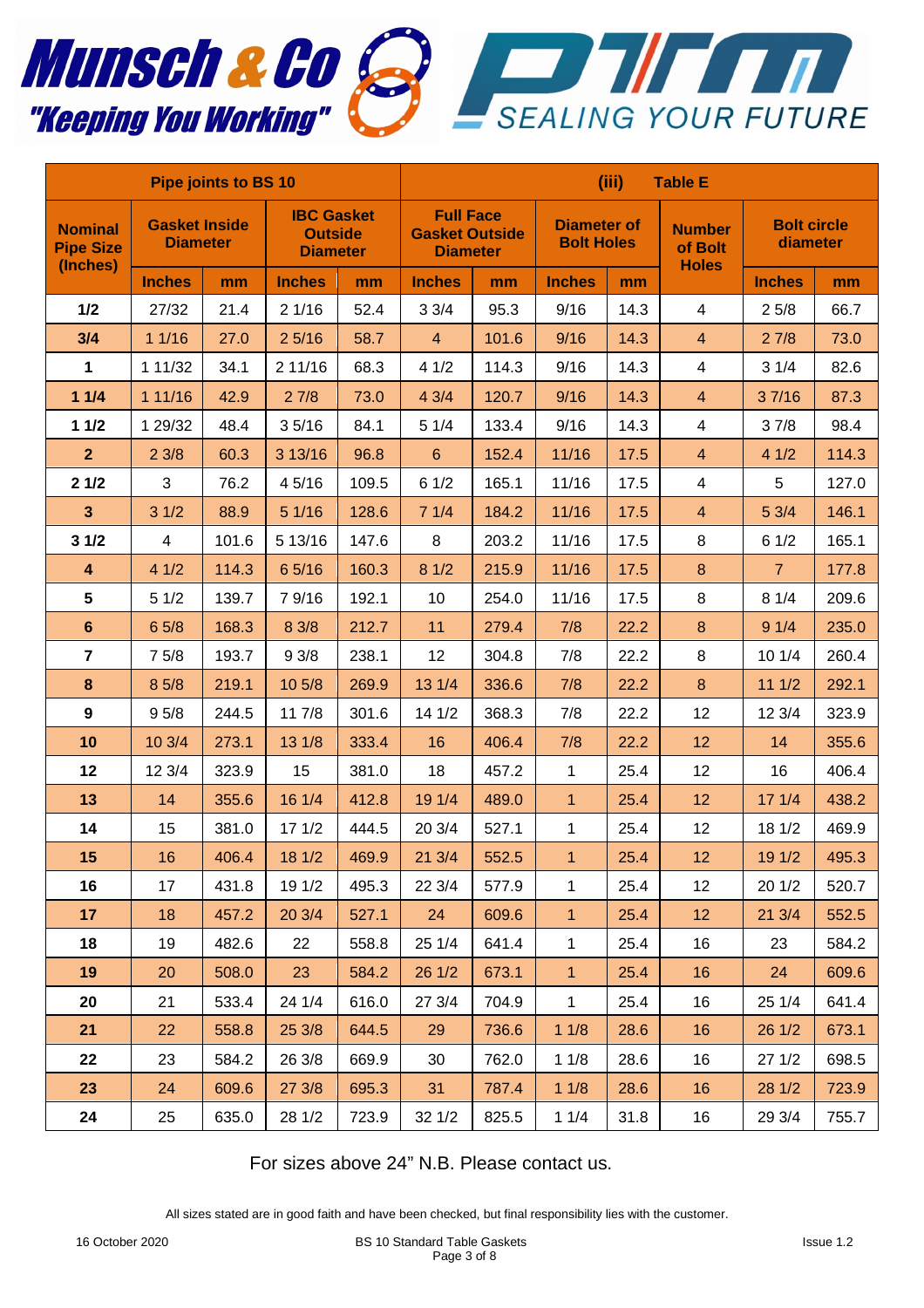



|                                                | <b>Pipe joints to BS 10</b>             |       |               |                                                        |                |                                                              | (iv)<br><b>Table F</b>                  |      |                                          |                                |       |  |  |  |  |
|------------------------------------------------|-----------------------------------------|-------|---------------|--------------------------------------------------------|----------------|--------------------------------------------------------------|-----------------------------------------|------|------------------------------------------|--------------------------------|-------|--|--|--|--|
| <b>Nominal</b><br><b>Pipe Size</b><br>(Inches) | <b>Gasket Inside</b><br><b>Diameter</b> |       |               | <b>IBC Gasket</b><br><b>Outside</b><br><b>Diameter</b> |                | <b>Full Face</b><br><b>Gasket Outside</b><br><b>Diameter</b> | <b>Diameter of</b><br><b>Bolt Holes</b> |      | <b>Number</b><br>of Bolt<br><b>Holes</b> | <b>Bolt circle</b><br>diameter |       |  |  |  |  |
|                                                | <b>Inches</b>                           | mm    | <b>Inches</b> | mm                                                     | <b>Inches</b>  | mm                                                           | <b>Inches</b>                           | mm   |                                          | <b>Inches</b>                  | mm    |  |  |  |  |
| 1/2                                            | 27/32                                   | 21.4  | 21/16         | 52.4                                                   | 33/4           | 95.3                                                         | 9/16                                    | 14.3 | $\overline{4}$                           | 25/8                           | 66.7  |  |  |  |  |
| 3/4                                            | 11/16                                   | 27.0  | 25/16         | 58.7                                                   | $\overline{4}$ | 101.6                                                        | 9/16                                    | 14.3 | $\overline{4}$                           | 27/8                           | 73.0  |  |  |  |  |
| $\mathbf{1}$                                   | 1 11/32                                 | 34.1  | 23/4          | 69.9                                                   | 43/4           | 120.7                                                        | 11/16                                   | 17.5 | $\overline{4}$                           | 37/16                          | 87.3  |  |  |  |  |
| 11/4                                           | 111/16                                  | 42.9  | 33/16         | 81.0                                                   | 51/4           | 133.4                                                        | 11/16                                   | 17.5 | $\overline{4}$                           | 37/8                           | 98.4  |  |  |  |  |
| 11/2                                           | 1 29/32                                 | 48.4  | 37/16         | 87.3                                                   | 51/2           | 139.7                                                        | 11/16                                   | 17.5 | 4                                        | 41/8                           | 104.8 |  |  |  |  |
| $\overline{2}$                                 | 23/8                                    | 60.3  | 4 5/16        | 109.5                                                  | 61/2           | 165.1                                                        | 11/16                                   | 17.5 | $\overline{4}$                           | 5                              | 127.0 |  |  |  |  |
| 21/2                                           | 3                                       | 76.2  | 51/16         | 128.6                                                  | 71/4           | 184.2                                                        | 11/16                                   | 17.5 | 8                                        | 5 3/4                          | 146.1 |  |  |  |  |
| $\mathbf{3}$                                   | 31/2                                    | 88.9  | 5 13/16       | 147.6                                                  | 8              | 203.2                                                        | 11/16                                   | 17.5 | $\bf 8$                                  | 61/2                           | 165.1 |  |  |  |  |
| 31/2                                           | 4                                       | 101.6 | 65/16         | 160.3                                                  | 81/2           | 215.9                                                        | 11/16                                   | 17.5 | 8                                        | $\overline{7}$                 | 177.8 |  |  |  |  |
| 4                                              | 41/2                                    | 114.3 | 6 13/16       | 173.0                                                  | $9\,$          | 228.6                                                        | 11/16                                   | 17.5 | $\bf 8$                                  | 71/2                           | 190.5 |  |  |  |  |
| 5                                              | 51/2                                    | 139.7 | 8 3/8         | 212.7                                                  | 11             | 279.4                                                        | 7/8                                     | 22.2 | 8                                        | 91/4                           | 235.0 |  |  |  |  |
| $6\phantom{a}$                                 | 6 5/8                                   | 168.3 | 93/8          | 238.1                                                  | 12             | 304.8                                                        | 7/8                                     | 22.2 | 12                                       | 10 1/4                         | 260.4 |  |  |  |  |
| $\overline{7}$                                 | 75/8                                    | 193.7 | 10 5/8        | 269.9                                                  | 13 1/4         | 336.6                                                        | 7/8                                     | 22.2 | 12                                       | 111/2                          | 292.1 |  |  |  |  |
| 8                                              | 8 5/8                                   | 219.1 | 117/8         | 301.6                                                  | 14 1/2         | 368.3                                                        | 7/8                                     | 22.2 | 12                                       | 12 3/4                         | 323.9 |  |  |  |  |
| 9                                              | 95/8                                    | 244.5 | 13            | 330.2                                                  | 16             | 406.4                                                        | 1                                       | 25.4 | 12                                       | 14                             | 355.6 |  |  |  |  |
| 10                                             | 10 3/4                                  | 273.1 | 14            | 355.6                                                  | 17             | 431.8                                                        | $\overline{1}$                          | 25.4 | 12                                       | 15                             | 381.0 |  |  |  |  |
| 12                                             | 12 3/4                                  | 323.9 | 16 1/4        | 412.8                                                  | 19 1/4         | 489.0                                                        | 1                                       | 25.4 | 16                                       | 17 1/4                         | 438.2 |  |  |  |  |
| 13                                             | 14                                      | 355.6 | 17 3/8        | 441.3                                                  | 20 3/4         | 527.1                                                        | 11/8                                    | 28.6 | 16                                       | 18 1/2                         | 469.9 |  |  |  |  |
| 14                                             | 15                                      | 381.0 | 18 3/8        | 466.7                                                  | 21 3/4         | 552.5                                                        | 11/8                                    | 28.6 | 16                                       | 19 1/2                         | 495.3 |  |  |  |  |
| 15                                             | 16                                      | 406.4 | 19 3/8        | 492.1                                                  | 22 3/4         | 577.9                                                        | 11/8                                    | 28.6 | 16                                       | 20 1/2                         | 520.7 |  |  |  |  |
| 16                                             | 17                                      | 431.8 | 20 5/8        | 523.9                                                  | 24             | 609.6                                                        | 11/8                                    | 28.6 | 20                                       | 21 3/4                         | 552.5 |  |  |  |  |
| 17                                             | 18                                      | 457.2 | 21 7/8        | 555.6                                                  | 25 1/4         | 641.4                                                        | 11/8                                    | 28.6 | 20                                       | 23                             | 584.2 |  |  |  |  |
| 18                                             | 19                                      | 482.6 | 22 3/4        | 577.9                                                  | 26 1/2         | 673.1                                                        | 11/4                                    | 31.8 | 20                                       | 24                             | 609.6 |  |  |  |  |
| 19                                             | 20                                      | 508.0 | 24            | 609.6                                                  | 27 3/4         | 704.9                                                        | 11/4                                    | 31.8 | 20                                       | 25 1/4                         | 641.4 |  |  |  |  |
| 20                                             | 21                                      | 533.4 | 25 1/4        | 641.4                                                  | 29             | 736.6                                                        | 11/4                                    | 31.8 | 24                                       | 26 1/2                         | 673.1 |  |  |  |  |
| 21                                             | 22                                      | 558.8 | 26 1/4        | 666.8                                                  | 30             | 762.0                                                        | 11/4                                    | 31.8 | 24                                       | 271/2                          | 698.5 |  |  |  |  |
| 22                                             | 23                                      | 584.2 | 27 1/4        | 692.2                                                  | 31             | 787.4                                                        | 11/4                                    | 31.8 | 24                                       | 28 1/2                         | 723.9 |  |  |  |  |
| 23                                             | 24                                      | 609.6 | 28 3/8        | 720.7                                                  | 321/2          | 825.5                                                        | 13/8                                    | 34.9 | 24                                       | 29 3/4                         | 755.7 |  |  |  |  |
| 24                                             | 25                                      | 635.0 | 29 3/8        | 746.1                                                  | 33 1/2         | 850.9                                                        | 13/8                                    | 34.9 | 24                                       | 303/4                          | 781.1 |  |  |  |  |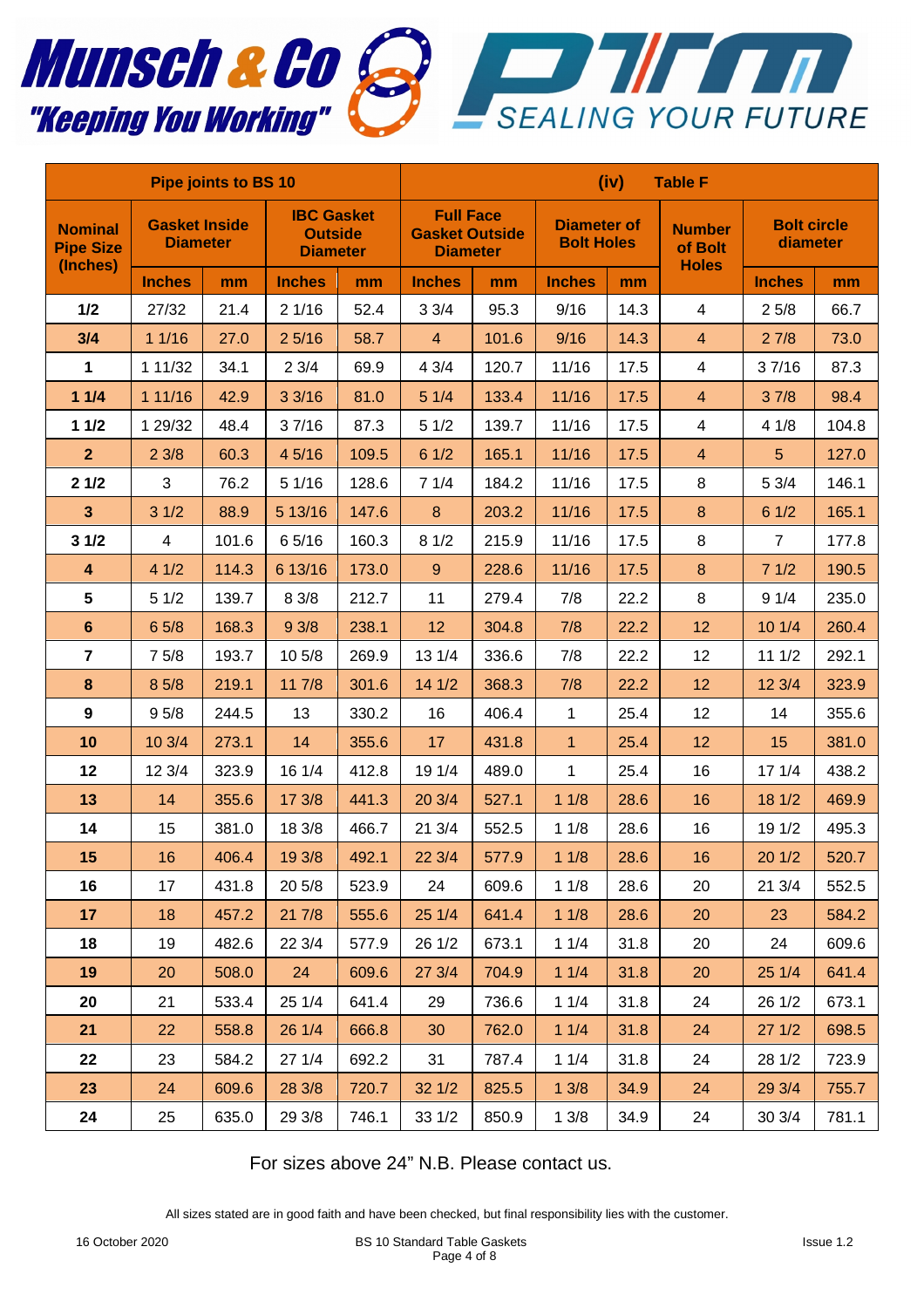

|                                                | <b>Pipe joints to BS 10</b>             |       |               |                                                        |               | (v)<br><b>Table H</b>                                        |                |                                         |                                          |                                |       |  |  |
|------------------------------------------------|-----------------------------------------|-------|---------------|--------------------------------------------------------|---------------|--------------------------------------------------------------|----------------|-----------------------------------------|------------------------------------------|--------------------------------|-------|--|--|
| <b>Nominal</b><br><b>Pipe Size</b><br>(Inches) | <b>Gasket Inside</b><br><b>Diameter</b> |       |               | <b>IBC Gasket</b><br><b>Outside</b><br><b>Diameter</b> |               | <b>Full Face</b><br><b>Gasket Outside</b><br><b>Diameter</b> |                | <b>Diameter of</b><br><b>Bolt Holes</b> | <b>Number</b><br>of Bolt<br><b>Holes</b> | <b>Bolt circle</b><br>diameter |       |  |  |
|                                                | <b>Inches</b>                           | mm    | <b>Inches</b> | mm                                                     | <b>Inches</b> | mm                                                           | <b>Inches</b>  | mm                                      |                                          | <b>Inches</b>                  | mm    |  |  |
| 1/2                                            | 27/32                                   | 21.4  | 29/16         | 65.1                                                   | 41/2          | 114.3                                                        | 11/16          | 17.5                                    | $\overline{4}$                           | 31/4                           | 82.6  |  |  |
| 3/4                                            | 11/16                                   | 27.0  | 29/16         | 65.1                                                   | 41/2          | 114.3                                                        | 11/16          | 17.5                                    | $\overline{4}$                           | 31/4                           | 82.6  |  |  |
| $\mathbf 1$                                    | 1 11/32                                 | 34.1  | 23/4          | 69.9                                                   | 43/4          | 120.7                                                        | 11/16          | 17.5                                    | $\overline{4}$                           | 37/16                          | 87.3  |  |  |
| 11/4                                           | 1 11/16                                 | 42.9  | 33/16         | 81.0                                                   | 51/4          | 133.4                                                        | 11/16          | 17.5                                    | $\overline{4}$                           | 37/8                           | 98.4  |  |  |
| 11/2                                           | 1 29/32                                 | 48.4  | 37/16         | 87.3                                                   | 51/2          | 139.7                                                        | 11/16          | 17.5                                    | $\overline{4}$                           | 41/8                           | 104.8 |  |  |
| 2 <sup>2</sup>                                 | 23/8                                    | 60.3  | 4 5/16        | 109.5                                                  | 61/2          | 165.1                                                        | 11/16          | 17.5                                    | $\overline{4}$                           | 5                              | 127.0 |  |  |
| 21/2                                           | 3                                       | 76.2  | 51/16         | 128.6                                                  | 71/4          | 184.2                                                        | 11/16          | 17.5                                    | 8                                        | 5 3/4                          | 146.1 |  |  |
| $\mathbf{3}$                                   | 31/2                                    | 88.9  | 5 13/16       | 147.6                                                  | $\bf 8$       | 203.2                                                        | 11/16          | 17.5                                    | $\bf 8$                                  | 61/2                           | 165.1 |  |  |
| 31/2                                           | 4                                       | 101.6 | 65/16         | 160.3                                                  | 81/2          | 215.9                                                        | 11/16          | 17.5                                    | 8                                        | $\overline{7}$                 | 177.8 |  |  |
| $\boldsymbol{4}$                               | 41/2                                    | 114.3 | 6 13/16       | 173.0                                                  | $9\,$         | 228.6                                                        | 11/16          | 17.5                                    | $\bf 8$                                  | 71/2                           | 190.5 |  |  |
| 5                                              | 51/2                                    | 139.7 | 8 3/8         | 212.7                                                  | 11            | 279.4                                                        | 7/8            | 22.2                                    | 8                                        | 91/4                           | 235.0 |  |  |
| $\boldsymbol{6}$                               | 6 5/8                                   | 168.3 | 93/8          | 238.1                                                  | 12            | 304.8                                                        | 7/8            | 22.2                                    | 12                                       | 10 1/4                         | 260.4 |  |  |
| $\overline{7}$                                 | 75/8                                    | 193.7 | 10 5/8        | 269.9                                                  | 13 1/4        | 336.6                                                        | 7/8            | 22.2                                    | 12                                       | 111/2                          | 292.1 |  |  |
| $\pmb{8}$                                      | 8 5/8                                   | 219.1 | 11 7/8        | 301.6                                                  | 141/2         | 368.3                                                        | 7/8            | 22.2                                    | 12                                       | 12 3/4                         | 323.9 |  |  |
| $\boldsymbol{9}$                               | 95/8                                    | 244.5 | 13            | 330.2                                                  | 16            | 406.4                                                        | $\mathbf{1}$   | 25.4                                    | 12                                       | 14                             | 355.6 |  |  |
| 10                                             | 10 3/4                                  | 273.1 | 14            | 355.6                                                  | 17            | 431.8                                                        | $\overline{1}$ | 25.4                                    | 12                                       | 15                             | 381.0 |  |  |
| 12                                             | 12 3/4                                  | 323.9 | 16 1/4        | 412.8                                                  | 19 1/4        | 489.0                                                        | 1              | 25.4                                    | 16                                       | 17 1/4                         | 438.2 |  |  |
| 13                                             | 14                                      | 355.6 | 17 3/8        | 441.3                                                  | 20 3/4        | 527.1                                                        | 11/8           | 28.6                                    | 16                                       | 18 1/2                         | 469.9 |  |  |
| 14                                             | 15                                      | 381.0 | 18 3/8        | 466.7                                                  | 21 3/4        | 552.5                                                        | 11/8           | 28.6                                    | 16                                       | 19 1/2                         | 495.3 |  |  |
| 15                                             | 16                                      | 406.4 | 19 3/8        | 492.1                                                  | 22 3/4        | 577.9                                                        | 11/8           | 28.6                                    | 16                                       | 201/2                          | 520.7 |  |  |
| 16                                             | 17                                      | 431.8 | 20 5/8        | 523.9                                                  | 24            | 609.6                                                        | 11/8           | 28.6                                    | 20                                       | 21 3/4                         | 552.5 |  |  |
| 17 <sub>2</sub>                                | 18                                      | 457.2 | 217/8         | 555.6                                                  | 251/4         | 641.4                                                        | 11/8           | 28.6                                    | 20                                       | 23                             | 584.2 |  |  |
| 18                                             | 19                                      | 482.6 | 22 3/4        | 577.9                                                  | 26 1/2        | 673.1                                                        | 11/4           | 31.8                                    | 20                                       | 24                             | 609.6 |  |  |
| 19                                             | 20                                      | 508.0 | 24            | 609.6                                                  | 27 3/4        | 704.9                                                        | 11/4           | 31.8                                    | 20                                       | 25 1/4                         | 641.4 |  |  |
| 20                                             | 21                                      | 533.4 | 25 1/4        | 641.4                                                  | 29            | 736.6                                                        | 11/4           | 31.8                                    | 24                                       | 26 1/2                         | 673.1 |  |  |
| 21                                             | 22                                      | 558.8 | 26 1/4        | 666.8                                                  | 30            | 762.0                                                        | 11/4           | 31.8                                    | 24                                       | 271/2                          | 698.5 |  |  |
| 22                                             | 23                                      | 584.2 | 27 1/4        | 692.2                                                  | 31            | 787.4                                                        | 11/4           | 31.8                                    | 24                                       | 28 1/2                         | 723.9 |  |  |
| 23                                             | 24                                      | 609.6 | 28 3/8        | 720.7                                                  | 32 1/2        | 825.5                                                        | 13/8           | 34.9                                    | 24                                       | 29 3/4                         | 755.7 |  |  |
| 24                                             | 25                                      | 635.0 | 29 3/8        | 746.1                                                  | 33 1/2        | 850.9                                                        | 13/8           | 34.9                                    | 24                                       | 303/4                          | 781.1 |  |  |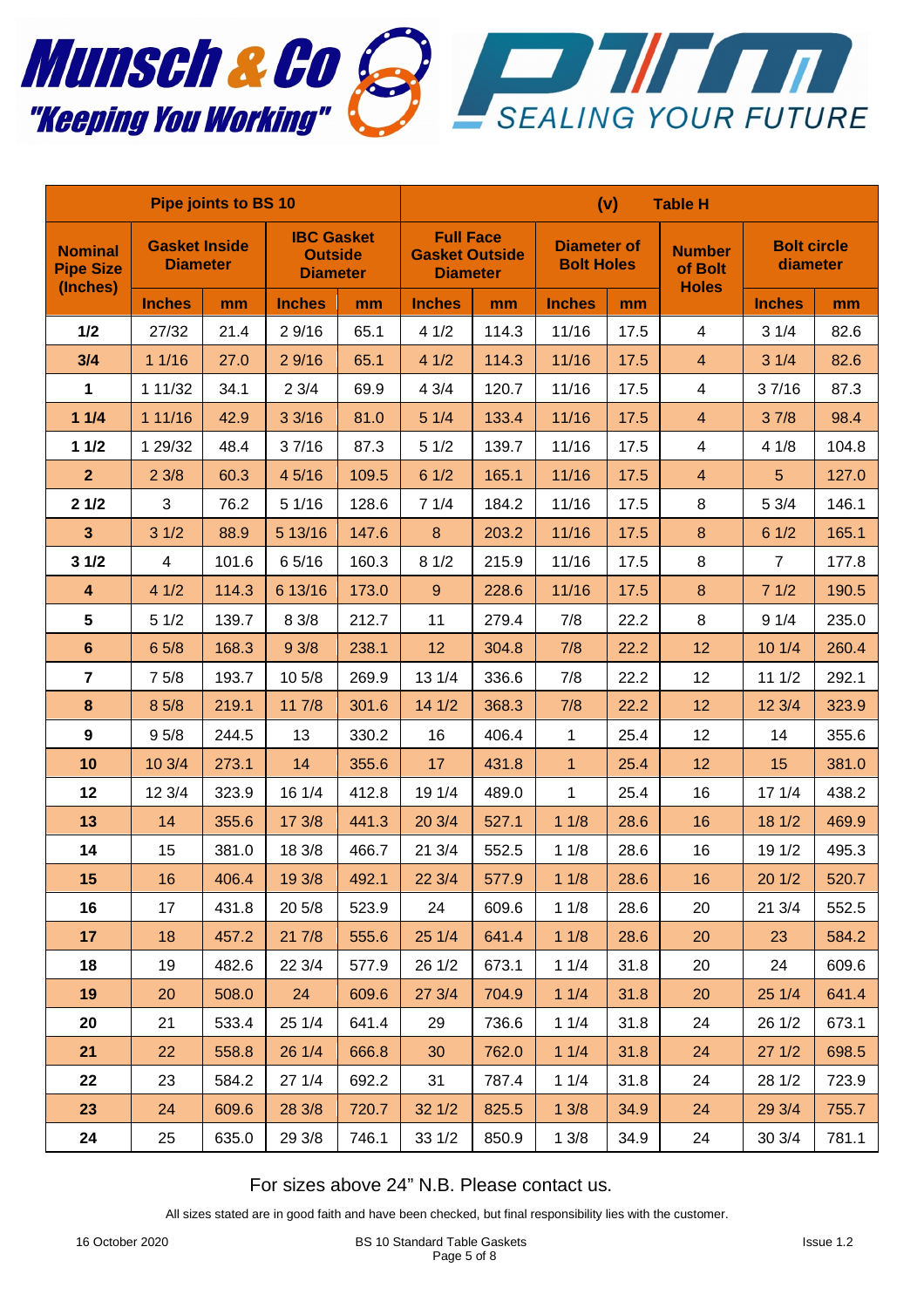

|                                                | <b>Pipe joints to BS 10</b>             |       |               |                                                        |               | (vi)<br><b>Table J</b>                                       |               |                                         |                                          |                                |       |  |  |
|------------------------------------------------|-----------------------------------------|-------|---------------|--------------------------------------------------------|---------------|--------------------------------------------------------------|---------------|-----------------------------------------|------------------------------------------|--------------------------------|-------|--|--|
| <b>Nominal</b><br><b>Pipe Size</b><br>(Inches) | <b>Gasket Inside</b><br><b>Diameter</b> |       |               | <b>IBC Gasket</b><br><b>Outside</b><br><b>Diameter</b> |               | <b>Full Face</b><br><b>Gasket Outside</b><br><b>Diameter</b> |               | <b>Diameter of</b><br><b>Bolt Holes</b> | <b>Number</b><br>of Bolt<br><b>Holes</b> | <b>Bolt circle</b><br>diameter |       |  |  |
|                                                | <b>Inches</b>                           | mm    | <b>Inches</b> | mm                                                     | <b>Inches</b> | mm                                                           | <b>Inches</b> | mm                                      |                                          | <b>Inches</b>                  | mm    |  |  |
| 1/2                                            | 27/32                                   | 21.4  | 29/16         | 65.1                                                   | 41/2          | 114.3                                                        | 11/16         | 17.5                                    | $\overline{4}$                           | 31/4                           | 82.6  |  |  |
| 3/4                                            | 11/16                                   | 27.0  | 29/16         | 65.1                                                   | 41/2          | 114.3                                                        | 11/16         | 17.5                                    | $\overline{4}$                           | 31/4                           | 82.6  |  |  |
| $\mathbf 1$                                    | 1 11/32                                 | 34.1  | 23/4          | 69.9                                                   | 43/4          | 120.7                                                        | 11/16         | 17.5                                    | $\overline{4}$                           | 37/16                          | 87.3  |  |  |
| 11/4                                           | 1 11/16                                 | 42.9  | 33/16         | 81.0                                                   | 51/4          | 133.4                                                        | 11/16         | 17.5                                    | $\overline{4}$                           | 37/8                           | 98.4  |  |  |
| 11/2                                           | 1 29/32                                 | 48.4  | 37/16         | 87.3                                                   | 51/2          | 139.7                                                        | 11/16         | 17.5                                    | $\overline{4}$                           | 41/8                           | 104.8 |  |  |
| 2 <sup>2</sup>                                 | 23/8                                    | 60.3  | 41/8          | 104.8                                                  | 61/2          | 165.1                                                        | 7/8           | 22.2                                    | $\overline{4}$                           | 5                              | 127.0 |  |  |
| 21/2                                           | 3                                       | 76.2  | 4 7/8         | 123.8                                                  | 71/4          | 184.2                                                        | 7/8           | 22.2                                    | 8                                        | 5 3/4                          | 146.1 |  |  |
| $\mathbf{3}$                                   | 31/2                                    | 88.9  | 55/8          | 142.9                                                  | $\bf 8$       | 203.2                                                        | 7/8           | 22.2                                    | $\bf 8$                                  | 61/2                           | 165.1 |  |  |
| 31/2                                           | 4                                       | 101.6 | 61/8          | 155.6                                                  | 81/2          | 215.9                                                        | 7/8           | 22.2                                    | 8                                        | $\overline{7}$                 | 177.8 |  |  |
| $\boldsymbol{4}$                               | 41/2                                    | 114.3 | 65/8          | 168.3                                                  | $9\,$         | 228.6                                                        | 7/8           | 22.2                                    | $\bf 8$                                  | 71/2                           | 190.5 |  |  |
| 5                                              | 51/2                                    | 139.7 | 81/4          | 209.6                                                  | 11            | 279.4                                                        | 1             | 25.4                                    | 8                                        | 91/4                           | 235.0 |  |  |
| $\boldsymbol{6}$                               | 6 5/8                                   | 168.3 | 91/4          | 235.0                                                  | 12            | 304.8                                                        | $\mathbf 1$   | 25.4                                    | 12                                       | 10 1/4                         | 260.4 |  |  |
| $\overline{7}$                                 | 75/8                                    | 193.7 | 101/2         | 266.7                                                  | 13 1/4        | 336.6                                                        | 1             | 25.4                                    | 12                                       | 111/2                          | 292.1 |  |  |
| $\pmb{8}$                                      | 8 5/8                                   | 219.1 | 11 3/4        | 298.5                                                  | 141/2         | 368.3                                                        | $\mathbf{1}$  | 25.4                                    | 12                                       | 12 3/4                         | 323.9 |  |  |
| $\boldsymbol{9}$                               | 95/8                                    | 244.5 | 12 7/8        | 327.0                                                  | 16            | 406.4                                                        | 11/8          | 28.6                                    | 12                                       | 14                             | 355.6 |  |  |
| 10                                             | 10 3/4                                  | 273.1 | 137/8         | 352.4                                                  | 17            | 431.8                                                        | 11/8          | 28.6                                    | 12                                       | 15                             | 381.0 |  |  |
| 12                                             | 12 3/4                                  | 323.9 | 16 1/8        | 409.6                                                  | 19 1/4        | 489.0                                                        | 11/8          | 28.6                                    | 16                                       | 17 1/4                         | 438.2 |  |  |
| 13                                             | 14                                      | 355.6 | 17 1/4        | 438.2                                                  | 20 3/4        | 527.1                                                        | 11/4          | 31.8                                    | 16                                       | 18 1/2                         | 469.9 |  |  |
| 14                                             | 15                                      | 381.0 | 18 1/4        | 463.6                                                  | 21 3/4        | 552.5                                                        | 11/4          | 31.8                                    | 16                                       | 19 1/2                         | 495.3 |  |  |
| 15                                             | 16                                      | 406.4 | 19 1/4        | 489.0                                                  | 22 3/4        | 577.9                                                        | 11/4          | 31.8                                    | 16                                       | 201/2                          | 520.7 |  |  |
| 16                                             | 17                                      | 431.8 | 20 1/2        | 520.7                                                  | 24            | 609.6                                                        | 11/4          | 31.8                                    | 20                                       | 21 3/4                         | 552.5 |  |  |
| 17 <sub>2</sub>                                | 18                                      | 457.2 | 21 3/4        | 552.5                                                  | 251/4         | 641.4                                                        | 11/4          | 31.8                                    | 20                                       | 23                             | 584.2 |  |  |
| 18                                             | 19                                      | 482.6 | 22 5/8        | 574.7                                                  | 26 1/2        | 673.1                                                        | 13/8          | 34.9                                    | 20                                       | 24                             | 609.6 |  |  |
| 19                                             | 20                                      | 508.0 | 23 7/8        | 606.4                                                  | 27 3/4        | 704.9                                                        | 13/8          | 34.9                                    | 20                                       | 25 1/4                         | 641.4 |  |  |
| 20                                             | 21                                      | 533.4 | 25 1/8        | 638.2                                                  | 29            | 736.6                                                        | 13/8          | 34.9                                    | 24                                       | 26 1/2                         | 673.1 |  |  |
| 21                                             | 22                                      | 558.8 | 26 1/8        | 663.6                                                  | 30            | 762.0                                                        | 13/8          | 34.9                                    | 24                                       | 271/2                          | 698.5 |  |  |
| 22                                             | 23                                      | 584.2 | 27 1/8        | 689.0                                                  | 31            | 787.4                                                        | 13/8          | 34.9                                    | 24                                       | 28 1/2                         | 723.9 |  |  |
| 23                                             | 24                                      | 609.6 | 28 1/4        | 717.6                                                  | 32 1/2        | 825.5                                                        | 11/2          | 38.1                                    | 24                                       | 29 3/4                         | 755.7 |  |  |
| 24                                             | 25                                      | 635.0 | 29 1/4        | 743.0                                                  | 33 1/2        | 850.9                                                        | 11/2          | 38.1                                    | 24                                       | 303/4                          | 781.1 |  |  |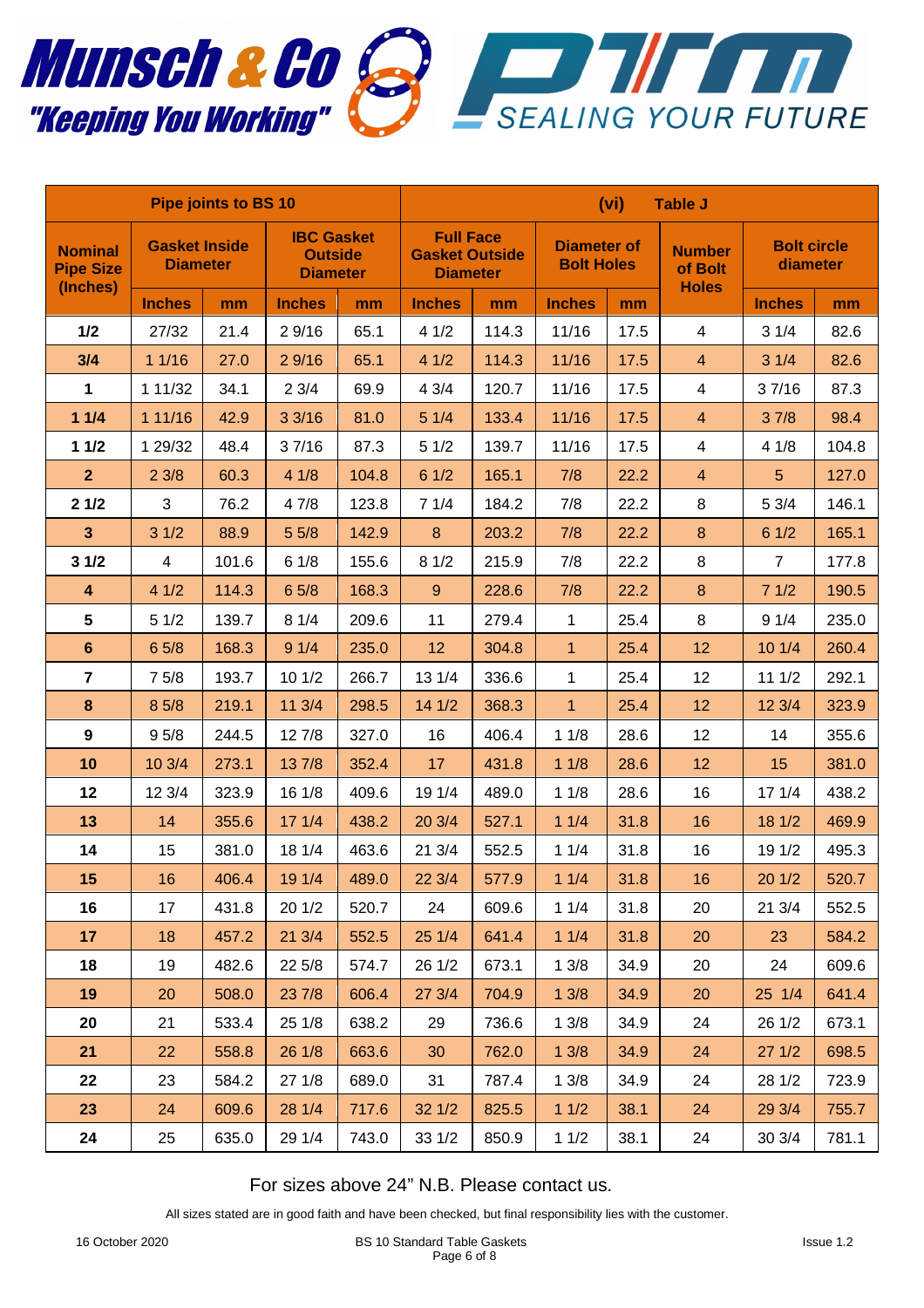



|                                                | <b>Pipe joints to BS 10</b>             |       |               |                                                        |                              | (vii)<br><b>Table K</b>                                      |                |                                         |                                          |                                |       |  |  |  |
|------------------------------------------------|-----------------------------------------|-------|---------------|--------------------------------------------------------|------------------------------|--------------------------------------------------------------|----------------|-----------------------------------------|------------------------------------------|--------------------------------|-------|--|--|--|
| <b>Nominal</b><br><b>Pipe Size</b><br>(Inches) | <b>Gasket Inside</b><br><b>Diameter</b> |       |               | <b>IBC Gasket</b><br><b>Outside</b><br><b>Diameter</b> |                              | <b>Full Face</b><br><b>Gasket Outside</b><br><b>Diameter</b> |                | <b>Diameter of</b><br><b>Bolt Holes</b> | <b>Number</b><br>of Bolt<br><b>Holes</b> | <b>Bolt circle</b><br>diameter |       |  |  |  |
|                                                | <b>Inches</b>                           | mm    | <b>Inches</b> | mm                                                     | <b>Inches</b>                | mm                                                           | <b>Inches</b>  | mm                                      |                                          | <b>Inches</b>                  | mm    |  |  |  |
| 1/2                                            | 27/32                                   | 21.4  | 2 9/16        | 65.1                                                   | 41/2                         | 114.3                                                        | 11/16          | 17.5                                    | 4                                        | 31/4                           | 82.6  |  |  |  |
| 3/4                                            | 11/16                                   | 27.0  | 29/16         | 65.1                                                   | 41/2                         | 114.3                                                        | 11/16          | 17.5                                    | $\overline{4}$                           | 31/4                           | 82.6  |  |  |  |
| 1                                              | 1 11/32                                 | 34.1  | 31/16         | 77.8                                                   | 5                            | 127.0                                                        | 11/16          | 17.5                                    | 4                                        | 33/4                           | 95.3  |  |  |  |
| 11/4                                           | 111/16                                  | 42.9  | 33/16         | 81.0                                                   | 51/4                         | 133.4                                                        | 11/16          | 17.5                                    | $\overline{4}$                           | 37/8                           | 98.4  |  |  |  |
| 11/2                                           | 1 29/32                                 | 48.4  | 35/8          | 92.1                                                   | $\,6$                        | 152.4                                                        | 11/16          | 17.5                                    | 4                                        | 41/2                           | 114.3 |  |  |  |
| $\overline{2}$                                 | 23/8                                    | 60.3  | 4 5/16        | 109.5                                                  | 61/2                         | 165.1                                                        | 7/8            | 22.2                                    | $\bf 8$                                  | 5                              | 127.0 |  |  |  |
| 21/2                                           | 3                                       | 76.2  | 47/8          | 123.8                                                  | 71/4                         | 184.2                                                        | 7/8            | 22.2                                    | 8                                        | 5 3/4                          | 146.1 |  |  |  |
| $\overline{\mathbf{3}}$                        | 31/2                                    | 88.9  | 55/8          | 142.9                                                  | 8                            | 203.2                                                        | 7/8            | 22.2                                    | 8                                        | 61/2                           | 165.1 |  |  |  |
| 31/2                                           | 4                                       | 101.6 | 61/4          | 158.8                                                  | $\boldsymbol{9}$             | 228.6                                                        | 7/8            | 22.2                                    | 8                                        | 71/4                           | 184.2 |  |  |  |
| 4                                              | 41/2                                    | 114.3 | 6 3/4         | 171.5                                                  | 91/2                         | 241.3                                                        | 7/8            | 22.2                                    | 8                                        | 73/4                           | 196.9 |  |  |  |
| 5                                              | $51/2$                                  | 139.7 | 81/4          | 209.6                                                  | 11                           | 279.4                                                        | $\mathbf 1$    | 25.4                                    | 12                                       | 91/4                           | 235.0 |  |  |  |
| $6\phantom{a}$                                 | 65/8                                    | 168.3 | 91/4          | 235.0                                                  | 12                           | 304.8                                                        | $\overline{1}$ | 25.4                                    | 12                                       | 10 1/4                         | 260.4 |  |  |  |
| $\overline{7}$                                 | 71/2                                    | 190.5 | 10 3/8        | 263.5                                                  | 13 1/2                       | 342.9                                                        | $\mathbf{1}$   | 25.4                                    | 12                                       | 111/2                          | 292.1 |  |  |  |
| $\pmb{8}$                                      | 81/2                                    | 215.9 | 11 3/8        | 288.9                                                  | 14 1/2                       | 368.3                                                        | $\mathbf{1}$   | 25.4                                    | 12                                       | 12 1/2                         | 317.5 |  |  |  |
| 9                                              | 91/2                                    | 241.3 | 12 7/8        | 327.0                                                  | 16                           | 406.4                                                        | 11/8           | 28.6                                    | 16                                       | 14                             | 355.6 |  |  |  |
| 10                                             | 10 5/8                                  | 269.9 | 137/8         | 352.4                                                  | 17                           | 431.8                                                        | 11/8           | 28.6                                    | 16                                       | 15                             | 381.0 |  |  |  |
| 12                                             | 12 5/8                                  | 320.7 | 15 3/4        | 400.1                                                  | 19 1/4                       | 489.0                                                        | 11/8           | 28.6                                    | 16                                       | 17                             | 431.8 |  |  |  |
| 13                                             | 13 5/8                                  | 346.1 | 17 5/8        | 447.7                                                  | 211/2                        | 546.1                                                        | 11/4           | 31.8                                    | 16                                       | 19                             | 482.6 |  |  |  |
| 14                                             | 14 5/8                                  | 371.5 | 18 5/8        | 473.1                                                  | 22 1/2                       | 571.5                                                        | 11/4           | 31.8                                    | 16                                       | 20                             | 508.0 |  |  |  |
| 15                                             | 15 5/8                                  | 396.9 | 197/8         | 504.8                                                  | 23 3/4                       | 603.3                                                        | 11/4           | 31.8                                    | 20                                       | 21 1/4                         | 539.8 |  |  |  |
| 16                                             |                                         |       |               |                                                        |                              |                                                              |                |                                         |                                          | $\qquad \qquad \blacksquare$   |       |  |  |  |
| 17                                             |                                         |       | ٠             |                                                        |                              |                                                              | ٠              |                                         |                                          |                                |       |  |  |  |
| 18                                             |                                         |       |               |                                                        |                              |                                                              |                |                                         |                                          |                                |       |  |  |  |
| 19                                             | ۰                                       | ۰     | ٠             | ۰                                                      | ٠                            | ۰                                                            | ٠              |                                         |                                          |                                |       |  |  |  |
| 20                                             | -                                       | -     | ۰             | -                                                      | ۰                            | -                                                            | Ξ.             | -                                       | -                                        | ۰                              |       |  |  |  |
| 21                                             | ٠                                       | ٠     | ٠             | ٠                                                      | ٠                            | ٠                                                            | ٠              | ۰                                       |                                          |                                |       |  |  |  |
| 22                                             | -                                       |       | -             | -                                                      | $\qquad \qquad \blacksquare$ | -                                                            | $\blacksquare$ |                                         |                                          |                                |       |  |  |  |
| 23                                             |                                         |       | ٠             | ۰                                                      | ٠                            | ۰                                                            | ٠              | ٠                                       | ٠                                        |                                |       |  |  |  |
| 24                                             |                                         |       |               |                                                        |                              |                                                              |                |                                         |                                          |                                |       |  |  |  |